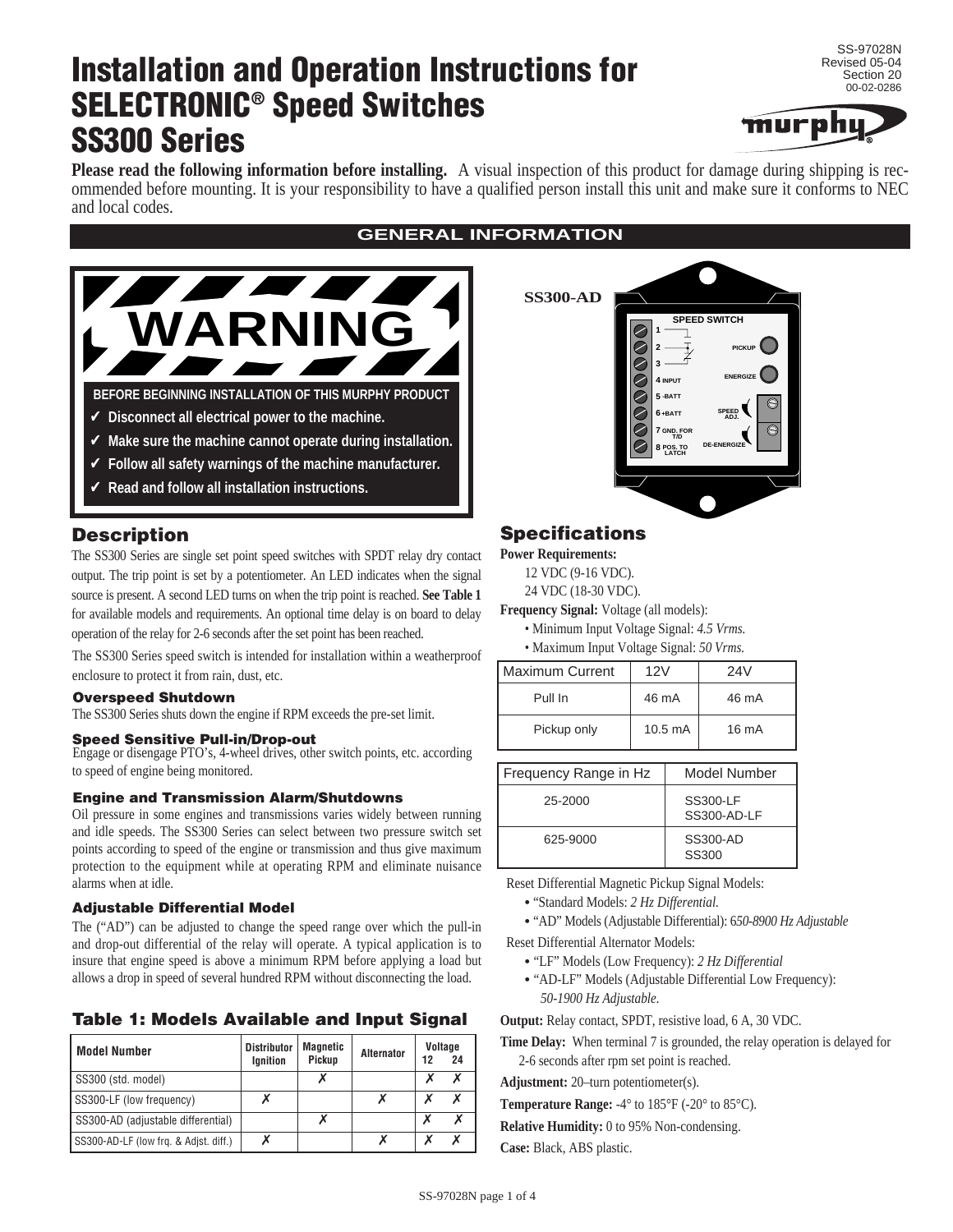

### **CAUTION**: THE SS300 SERIES MODELS ARE INTENDED FOR INSTALLATION WITHIN A WEATHER-PROOF ENCLOSURE.

The SS300 Series models can be mounted to a flat surface within the panel using two #8 screws. Mounting screws are not supplied.





# **TYPICAL WIRING INSTALLATION**

# **CAUTION**: BEFORE PERFORMING THE WIRING OPERATION TURN THE POWER SOURCE OFF AND STOP YOUR ENGINE.

# **Frequency/RPM Input Source**

Connect the SS300 Series speed switch to the appropriate frequency/RPM input source. See **Figures 1 thru 3.**



**Figure 1:** Magnetic Pickup Input



**Figure 2:** Alternator Tach., Input



**CAUTION: If replacing an SS100 Series model with an SS300 Series model, note the significant wiring differences on the SS300 terminals: 5, 6, 7, and 8. Wire your SS300 accordingly.**

# **Latching Overspeed with Fuel Solenoid**

A latching overspeed switch with fuel solenoid application is shown in **Figures 4 and 5**. Ignition switch must be turned off to unlatch.





**Figure 3:** Distributor Ignition Input **Figure 5:** Energize to Stop Solenoid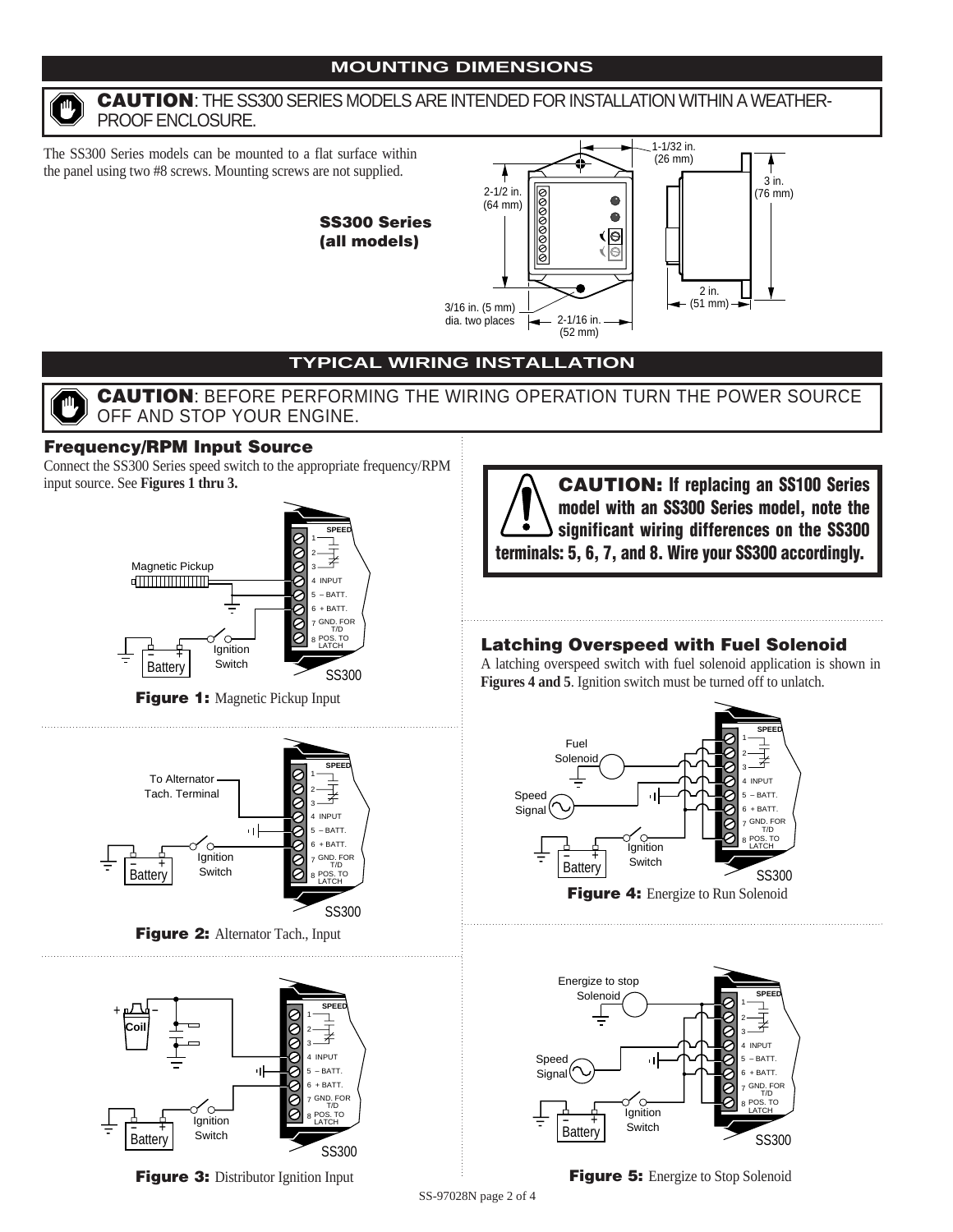### **Non Latching Overspeed Switch with Air Shutoff Solenoid**

A non-latching overspeed switch with air shutoff solenoid application is shown in **Figure 6**. The air shutoff device must be manually reset to open/run position.



#### **Non Latching Overspeed Switch with 518PH and Fuel Solenoid**

A non-latching overspeed switch with an 518PH magnetic switch and a fuel solenoid is shown in **Figure 7**.



### **Dual Set Point Oil Pressure Switch**

A dual set point oil pressure switch is shown in **Figure 8**.



**CAUTION: If replacing an SS100 Series model with an SS300 Series model, note the significant wiring differences on the SS300 terminals: 5, 6, 7, and 8. Wire your SS300 accordingly.**

# **SS300 with AT-67207 Throttle Controller**

The SS300 with the AT-67207 throttle control is used to limit speed as shown in **Figure 9**. Engine speed is controlled by OPL pressure SWICHGAGE® setting and the AT-67207 throttle control. The throttle control moves as long as OPL contact is made. If OPL is calling for an increase in speed and engine speed exceeds the setting of the SS300, a slow signal is applied to AT-67207. The throttle control will stop if both fast and slow signals are applied. Engine speed at a constant load will not exceed the limit set by the SS300.



# **SS300-AD with Clutch Engager**

The SS300-AD can be applied with a Murphy CO-3 engager (**Figure 10**). The circuit is designed to engage a clutch after engine speed has increased to a preset RPM (Example: 1200 RPM), and disengage clutch when engine speed has decreased to idle (Example: 600 RPM). The adjustable differential SS300-AD relay is set to pull in at 1200 RPM and drop out at 600 RPM.



**Figure 10**